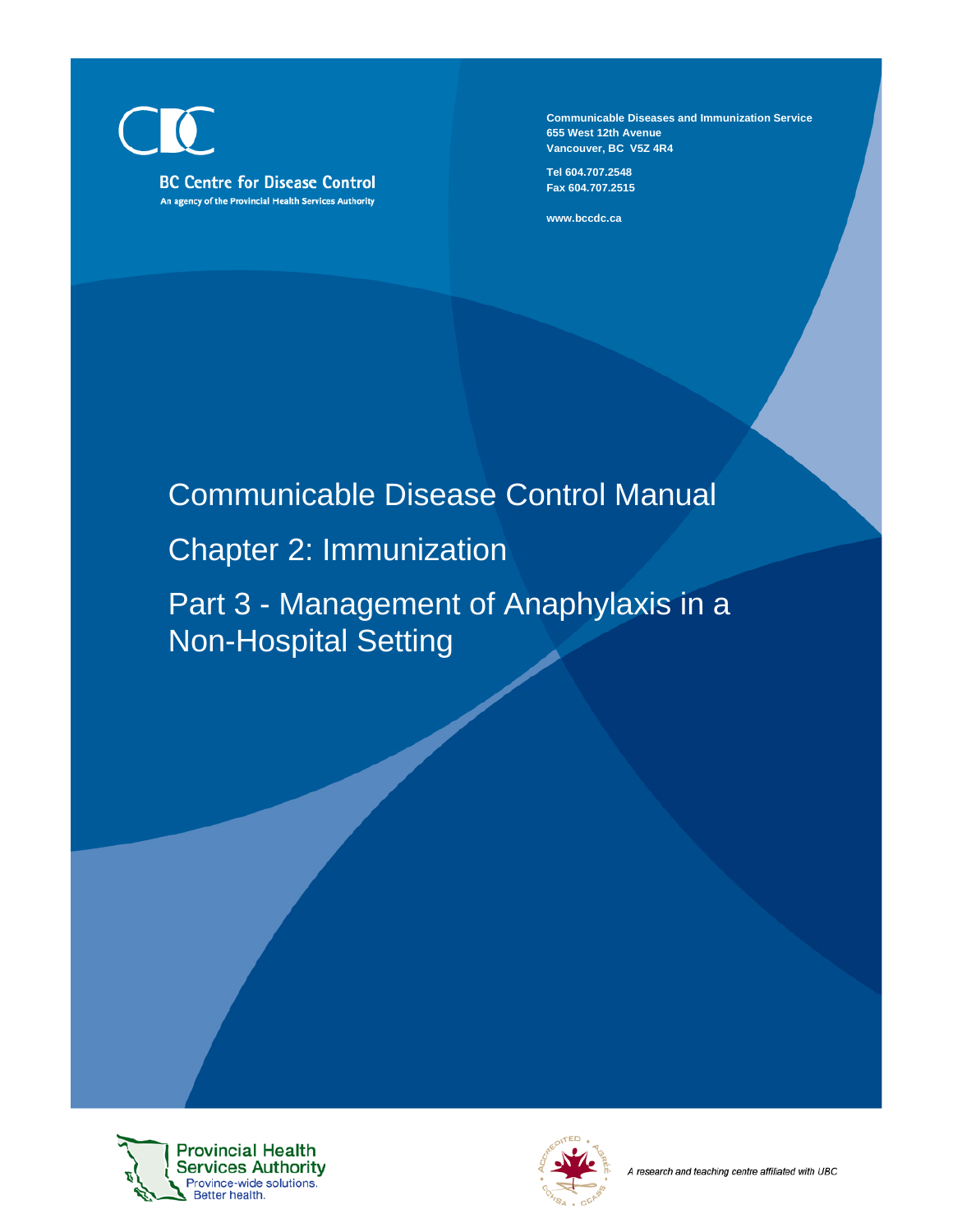# **Table of Contents**

| 1.  |                                                                      |                                                                            |  |  |  |
|-----|----------------------------------------------------------------------|----------------------------------------------------------------------------|--|--|--|
| 1.1 |                                                                      |                                                                            |  |  |  |
| 1.2 |                                                                      |                                                                            |  |  |  |
| 1.3 |                                                                      |                                                                            |  |  |  |
| 1.4 |                                                                      |                                                                            |  |  |  |
| 2.  |                                                                      | Anaphylaxis versus Fainting, Anxiety, Allergic Reaction, or Injection Site |  |  |  |
| 2.1 |                                                                      |                                                                            |  |  |  |
| 2.2 |                                                                      |                                                                            |  |  |  |
| 2.3 |                                                                      |                                                                            |  |  |  |
| 2.4 |                                                                      |                                                                            |  |  |  |
| 2.5 |                                                                      |                                                                            |  |  |  |
| 3.  |                                                                      |                                                                            |  |  |  |
| 4.  |                                                                      |                                                                            |  |  |  |
| 5.  |                                                                      |                                                                            |  |  |  |
| 6.  |                                                                      |                                                                            |  |  |  |
| 7.  |                                                                      |                                                                            |  |  |  |
| 8.  |                                                                      |                                                                            |  |  |  |
| 9.  | Maintenance of Epinephrine Ampoules and Other Emergency Supplies .11 |                                                                            |  |  |  |
|     |                                                                      |                                                                            |  |  |  |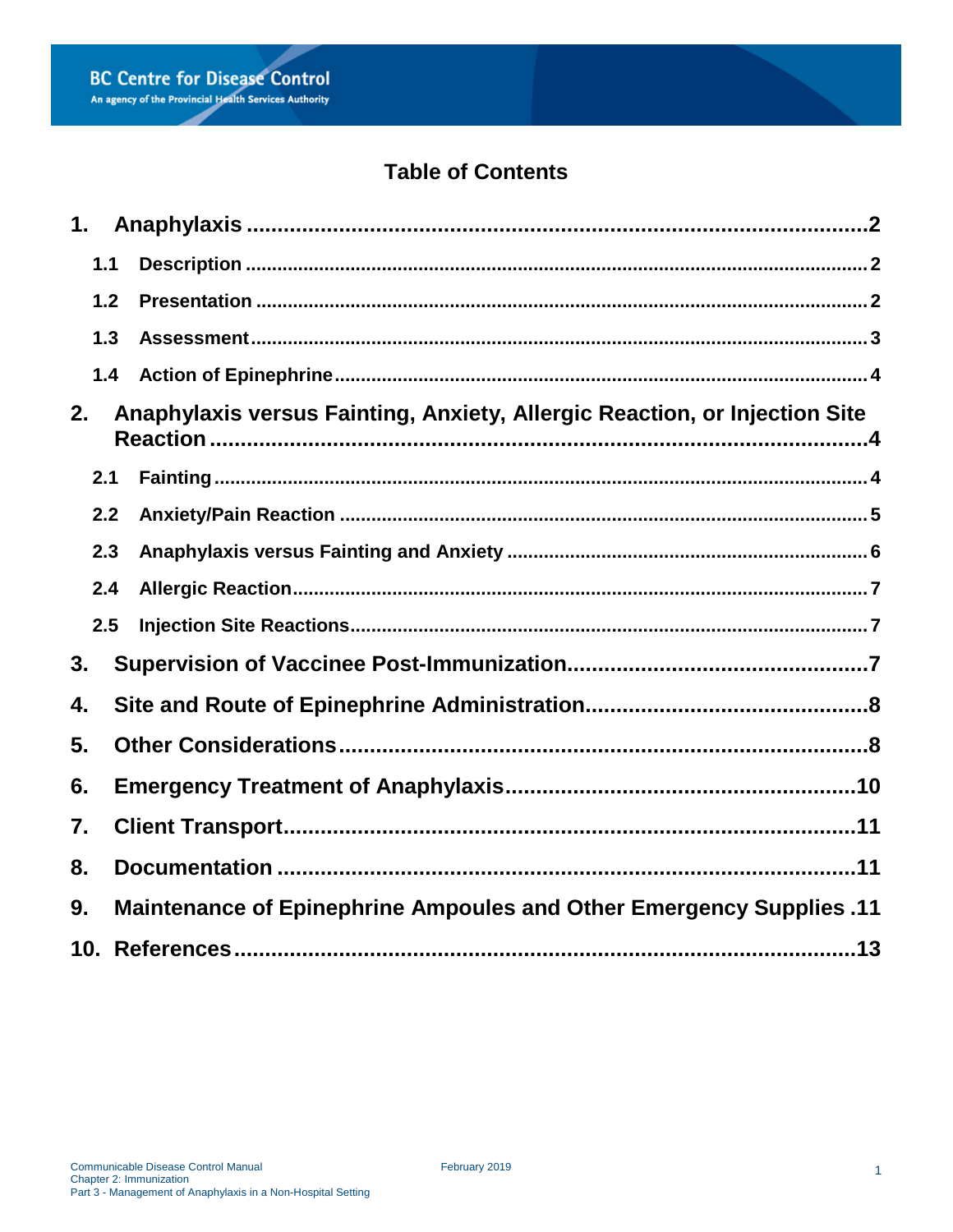# <span id="page-2-0"></span>**1. Anaphylaxis**

This decision support tool (DST), Management of Anaphylaxis in a Non-Hospital Setting, is intended for use by all immunizing professionals, including all nursing professionals, pharmacists, midwives, physicians and naturopathic physicians. Nursing professionals may also follow the provincial DST, [Anaphylaxis: Initial](http://www.bccdc.ca/resource-gallery/Documents/Guidelines%20and%20Forms/Guidelines%20and%20Manuals/Immunization/Vaccine%20Info/Anaphylaxis-Provincial_DST.pdf)  [Emergency Treatment by Nurses \(Adult and Pediatric\).](http://www.bccdc.ca/resource-gallery/Documents/Guidelines%20and%20Forms/Guidelines%20and%20Manuals/Immunization/Vaccine%20Info/Anaphylaxis-Provincial_DST.pdf) The clinical content and protocol in these two DSTs is identical however this DST, Management of Anaphylaxis in a Non-Hospital Setting, includes important immunization specific information including background information and reporting regulations.

#### <span id="page-2-1"></span>**1.1 Description**

Anaphylaxis is a potentially life-threatening IgE-mediated reaction that results from the sudden systemic release of allergenic mediators (e.g., histamine, leukotrienes, prostaglandins, tryptase) from mast cells and basophils. Within 10 minutes, increased vascular permeability allows transfer of as much as 50% of the intravascular fluid into the extravascular space. As a result, hemodynamic collapse might occur rapidly with little or no cutaneous or respiratory manifestations.

While anaphylaxis is extremely rare, every immunization carries an associated risk of producing an anaphylactic reaction. The estimated annual reported rate of anaphylaxis ranges from 0.4 to 1.8 reports per 1,000,000 doses of vaccines distributed in Canada.

The more rapidly anaphylaxis occurs after exposure to an offending stimulus, the more likely the reaction is to be severe and potentially life-threatening.

Anaphylaxis often produces signs and symptoms within minutes of exposure to an offending stimulus. Most instances begin within 30 minutes after injection of vaccine, but some reactions might develop later.

Up to 23% of anaphylaxis episodes in adults, and up to 11% in children, follow a biphasic course with recurrence of the reaction anywhere from 1-72 hours after the first onset of symptoms. Most biphasic reactions occur within the first 4-6 hours after the initial onset of symptoms. Hospitalization or a long period of observation is recommended for monitoring of such a recurrence. The presentation of the second phasic reaction may be as pronounced as that of the initial anaphylactic episode.

#### <span id="page-2-2"></span>**1.2 Presentation**

Changes develop over several minutes and usually involve at least two body systems (affecting the skin, respiration, circulation). Unconsciousness is rarely the sole manifestation of anaphylaxis and occurs only as a late event in severe cases.

Anaphylaxis occurs as part of a continuum. Even when there are mild symptoms initially there is the potential for progression to a severe and even irreversible outcome. Fatalities during anaphylaxis usually result from delayed administration of epinephrine and from severe respiratory complications, cardiovascular complications, or both. **There is no contraindication to epinephrine administration in anaphylaxis**.

Urticaria and angioedema are the most common manifestations of anaphylaxis. Urticaria (hives) are raised, often itchy, wheals on the surface of the skin. Angioedema is a swelling similar to urticaria, but the swelling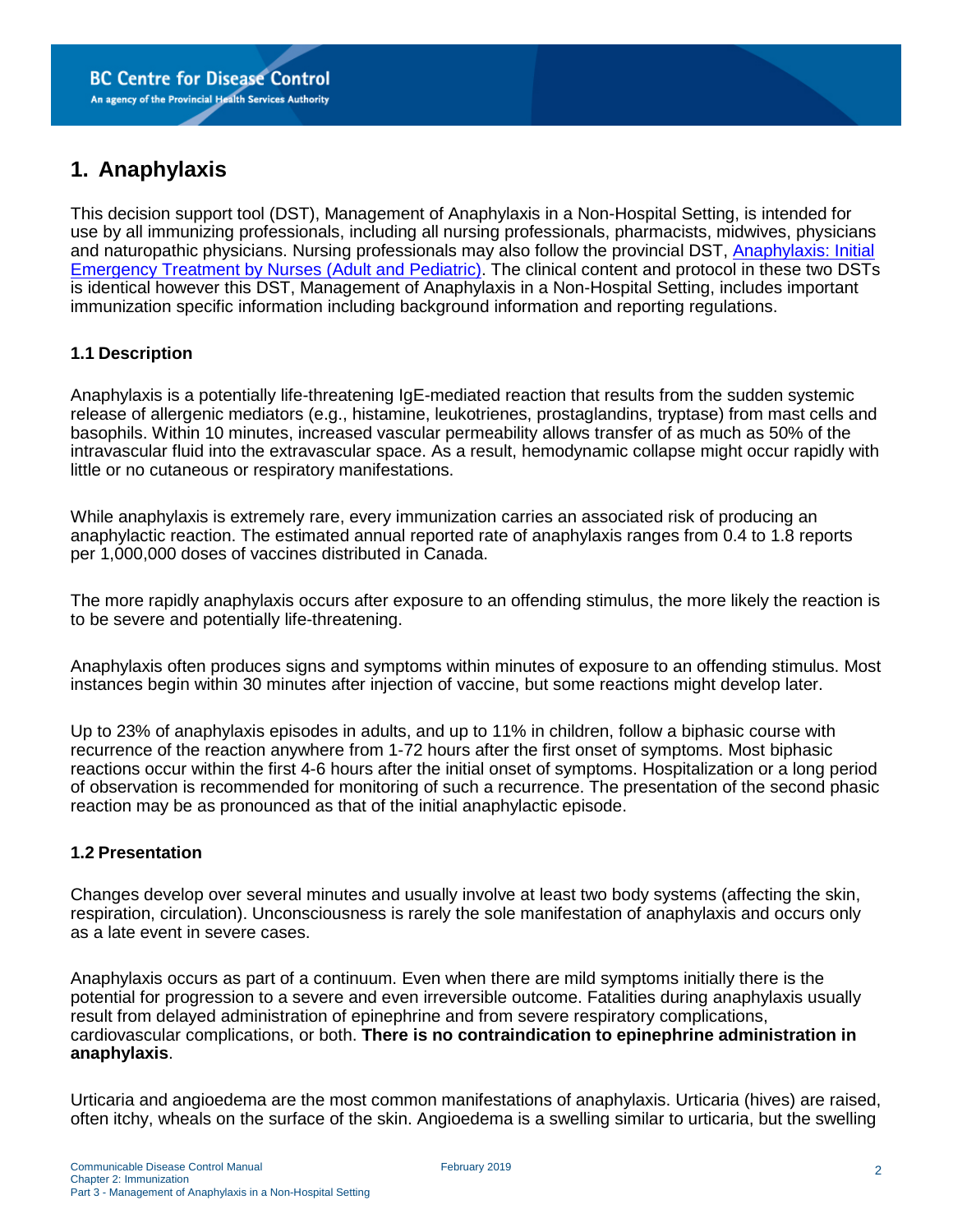is beneath the skin rather than on the surface. The swellings are called welts. The welts usually occur around the eyes and lips. They may also be found on the hands, feet, neck and in the throat.

Features of early or mild anaphylaxis may include swelling and hives at the injection site, sneezing, nasal congestion, tearing, coughing, and facial flushing. These symptoms are generally associated with minimal dysfunction.

Features of moderate to severe anaphylaxis include obstructive swelling of the upper airway, hypotension, and marked bronchospasm (constriction of the air passages of the lung by spasmodic contraction of the bronchial muscles).

Table 1: Frequency of occurrence of signs and symptoms of anaphylaxis **[A](#page-3-1)**

| <b>System</b>    | Percentage of   | <b>Signs and Symptoms</b>                                                                                                                                                                                                                      |  |
|------------------|-----------------|------------------------------------------------------------------------------------------------------------------------------------------------------------------------------------------------------------------------------------------------|--|
|                  | <b>Episodes</b> | One or more sign or symptom may be present                                                                                                                                                                                                     |  |
| Skin*            | Up to 80%       | Hives, swelling (face, lips, tongue), angioedema, itching,<br>warmth, redness, drooling in children                                                                                                                                            |  |
| Respiratory      | Up to 70%       | Coughing, wheezing, shortness of breath, chest pain or<br>tightness, throat tightness, hoarse voice, nasal congestion<br>or hay fever-like symptoms (runny, itchy nose and watery<br>eyes, sneezing), trouble swallowing, drooling in children |  |
| Cardiovascular   | Up to $45%$     | Weak pulse, dizziness or light headedness, collapse,<br>hypotension**, shock                                                                                                                                                                   |  |
| Gastrointestinal | Up to 45%       | Nausea, pain or cramps, vomiting, diarrhea                                                                                                                                                                                                     |  |
| Other            |                 | Anxiety, sense of doom, headache, uterine cramps, metallic<br>taste                                                                                                                                                                            |  |
|                  |                 | Suddenly quiet, sleepy or lethargic in children                                                                                                                                                                                                |  |

\*Skin signs, such as hives are present in ~80% of cases, but may develop after other symptoms have already occurred. Patients can have anaphylaxis without having hives.

\*\*Hypotension may be the only sign of anaphylaxis.

#### <span id="page-3-0"></span>**1.3 Assessment**

Assess:

- Level of consciousness (impairment might reflect hypoxia)
- Upper and lower airways [observe for hoarse cry/voice, stridor (a high-pitched noisy sound occurring during inhalation or exhalation), cough, wheezing, or shortness of breath]
- Respiratory rate
- Pulse rate (assess for rapid, weak pulse). Examine for pallor or cyanosis around perioral area
- Skin (observe for facial flushing, itching, hives, or welts)
- Suddenly quiet, sleepy or lethargic (common in young children)
- Gastrointestinal system (nausea, vomiting, or diarrhea)
- Injection site(s). Observe for redness, swelling, or hives.

<span id="page-3-1"></span>**<sup>A</sup>** Simons FER, Ardusso LRF, Bilo MB, El-Gamal YM, Ledford DK, Ring J et al. World Allergy Organization Guidelines for the Assessment and Management of Anaphylaxis. World Allergy Organ J. 2011 Feb;4(2):13-37.<br>
February 2019<br>
February 2019 Communicable Disease Control Manual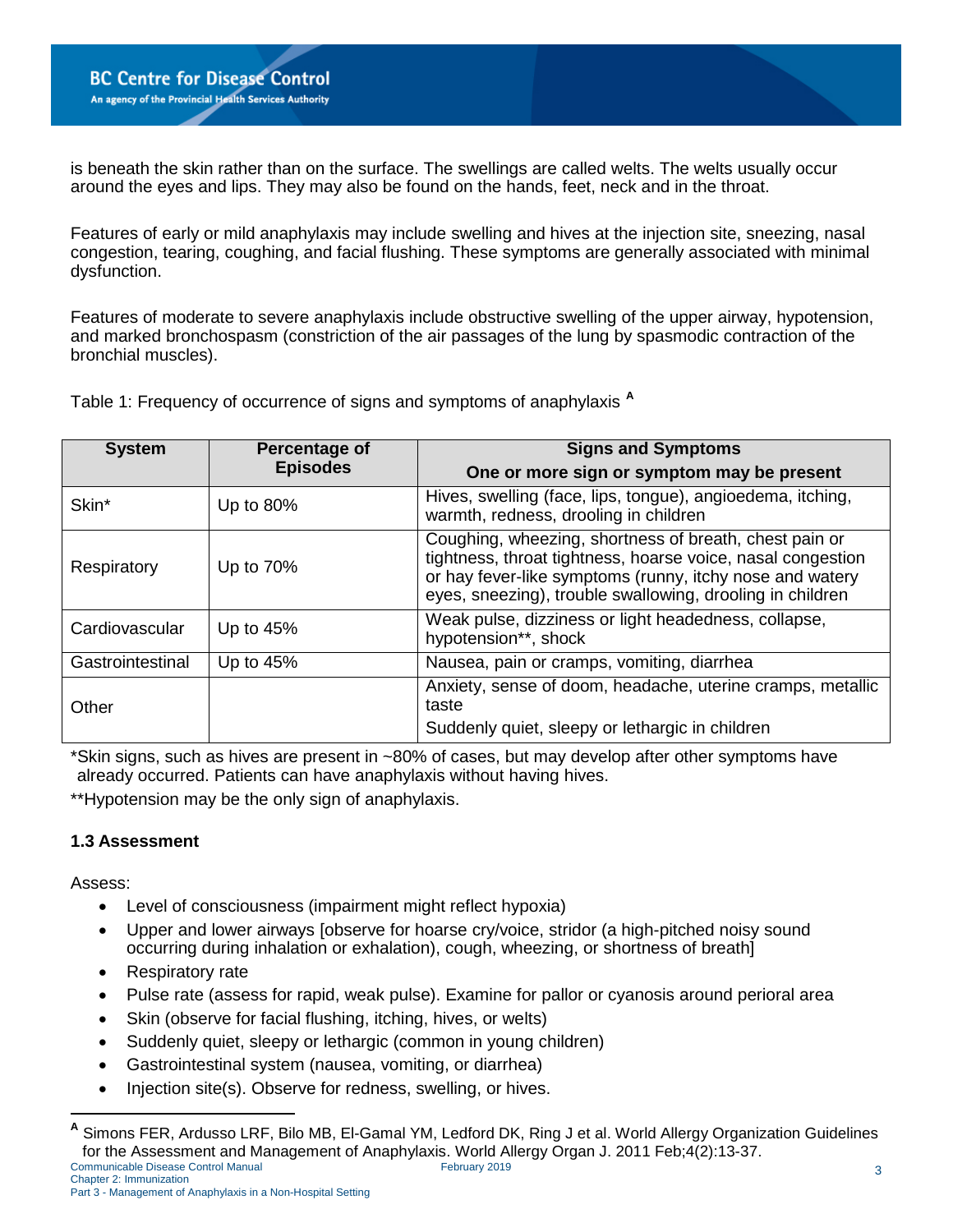In general, the more rapid the onset, the more severe the anaphylactic reaction. The [Worksheet for Events](http://www.bccdc.ca/resource-gallery/Documents/Guidelines%20and%20Forms/Forms/Immunization/Vaccine%20Info/Anaphylaxis_AEFI_form.pdf)  [Managed as Anaphylaxis Following Immunization](http://www.bccdc.ca/resource-gallery/Documents/Guidelines%20and%20Forms/Forms/Immunization/Vaccine%20Info/Anaphylaxis_AEFI_form.pdf) can used to assist with assessment and documentation of symptoms.

#### <span id="page-4-0"></span>**1.4 Action of Epinephrine**

Action of epinephrine:

- Counteracts the histamine-induced vasodilation
- Increases heart rate and cardiac contractility to increase oxygenated blood flow to vital organs
- Acts on smooth muscles of bronchial tree thereby reducing bronchospasm
- Suppresses body's immune response (slows down histamine cascade)

Side effects of excessive doses of epinephrine pose little danger but can add to the person's distress by causing palpitations, tachycardia, flushing, and headache. Cardiac dysrhythmias can occur in older adults but are rare in otherwise healthy children.

**NOTE:** *Diphenhydramine (Benadryl®) is not indicated in the initial emergency management of anaphylaxis.*

H1 antihistamines (e.g., Benadryl®) are not indicated as first line treatment in the emergency management of anaphylaxis. Antihistamines are not life-saving as they have no effect on respiratory or cardiovascular symptoms, and as such, have little clinical importance in life-threatening anaphylaxis. Antihistamines relieve less severe, cutaneous symptoms of anaphylaxis including urticaria, pruritus and angioedema.

Epinephrine is the first line treatment for anaphylaxis and there is no known equivalent substitute. Prompt intramuscular injection of epinephrine should not be delayed by taking the time to administer antihistamines, and thus, these medications are not recommended in the initial emergency management of anaphylaxis.

### <span id="page-4-1"></span>**2. Anaphylaxis versus Fainting, Anxiety, Allergic Reaction, or Injection Site Reaction**

Anaphylaxis must be distinguished from fainting (vasovagal syncope), anxiety, and breath-holding spells which are more common and benign reactions. The lack of hives, a slow, steady pulse rate, and cool pale skin distinguishes a vasovagal episode from anaphylaxis.

#### <span id="page-4-2"></span>**2.1 Fainting**

During fainting, the individual suddenly becomes pale, loses consciousness and collapses to the ground. Fainting is sometimes accompanied by brief clonic seizure activity (i.e., rhythmic jerking of the limbs), but this generally requires no specific treatment or investigation.

Recovery of consciousness occurs within a minute or two, but clients may remain pale, diaphoretic and mildly hypotensive for several more minutes. **If unconsciousness persists for more than 2-3 minutes, call 911/ambulance and proceed as per emergency treatment for anaphylaxis.** Unconsciousness may reflect hypoxia.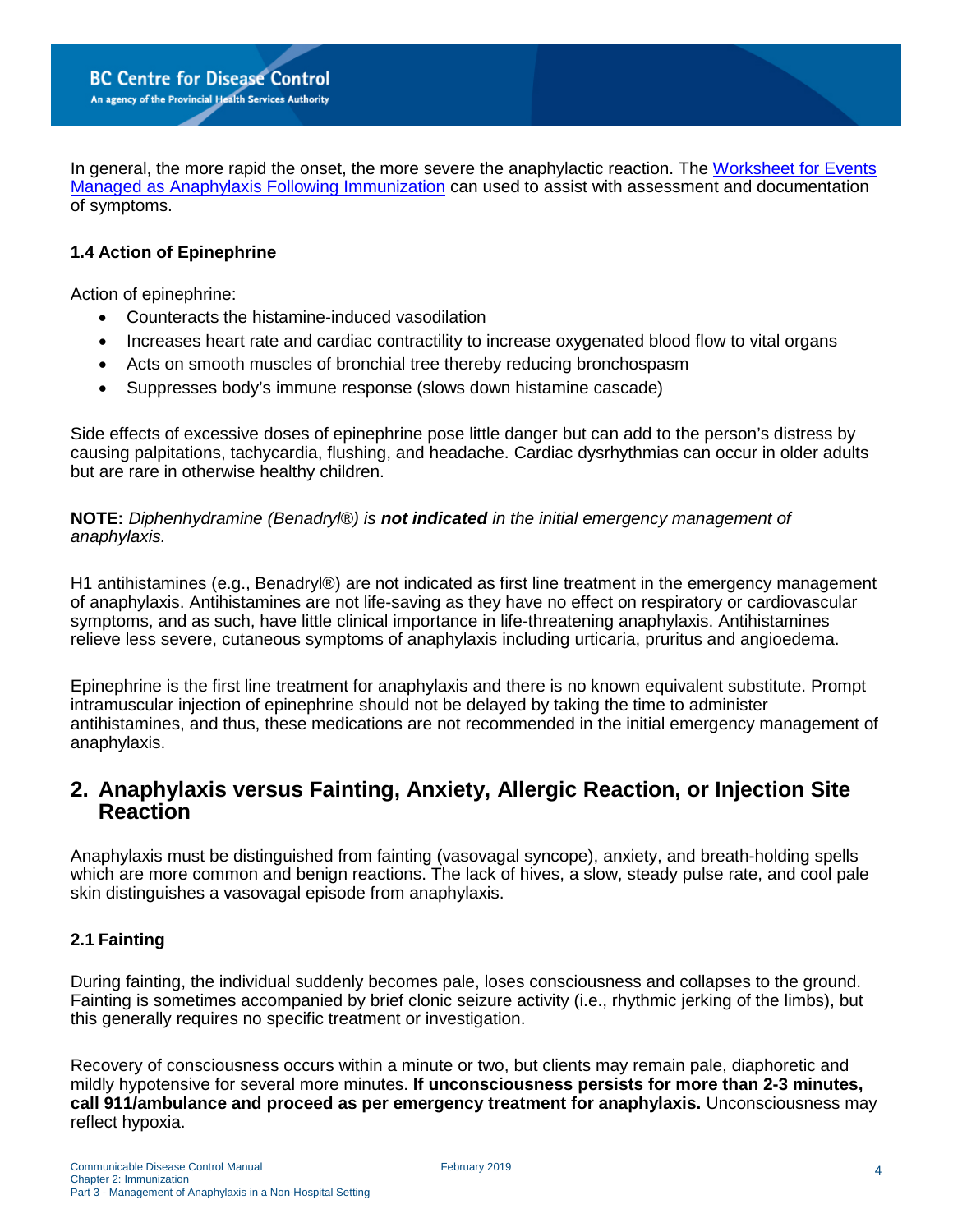To reduce the likelihood of fainting (and the possibility of injuries), consider measures to lower stress in those awaiting immunization. Prior to immunization, ask the client about history of fainting with previous immunizations. Seat every client prior to immunization. If client appears anxious pre-immunization or describes a history of fainting with previous immunization, have them lie down for the immunization if possible. If client appears pale and displays signs of fainting pre-immunization, advise them to lie down and apply a cold wet cloth to their face. If person was lying down, have them sit for a few minutes before standing. Refer to [Appendix D - Reducing Immunization Injection Pain](http://www.bccdc.ca/resource-gallery/Documents/Guidelines%20and%20Forms/Guidelines%20and%20Manuals/Epid/CD%20Manual/Chapter%202%20-%20Imms/Appendix_D_RIIP.pdf) for other strategies to mitigate anxiety.

#### <span id="page-5-0"></span>**2.2 Anxiety/Pain Reaction**

People experiencing an anxiety reaction may appear fearful, pale and diaphoretic, and complain of lightheadedness, dizziness and numbness, as well as tingling of the face and extremities. Hyperventilation is usually evident.

If an individual appears anxious, it may be helpful to have them rebreathe into a paper bag until symptoms subside.

Breath-holding spells occur in some young children when they are upset, crying hard, and reacting to injection pain. The child is suddenly silent but obviously agitated. Facial flushing and perioral cyanosis deepens as breath-holding continues. Some spells end with resumption of crying, but others end with a brief period of unconsciousness during which breathing resumes. Occasionally, the breath-holding spell may be accompanied by brief clonic seizure activity. Similar spells may have been observed in other circumstances. No treatment is required beyond reassurance of the child and parents.

Section 2.3 outlines the key differences between anaphylaxis, fainting, and an anxiety reaction.

For further information on strategies for the reduction of pain and anxiety associated with injections, refer to [Appendix D – Reducing Immunization Injection Pain.](http://www.bccdc.ca/resource-gallery/Documents/Guidelines%20and%20Forms/Guidelines%20and%20Manuals/Epid/CD%20Manual/Chapter%202%20-%20Imms/Appendix_D_RIIP.pdf)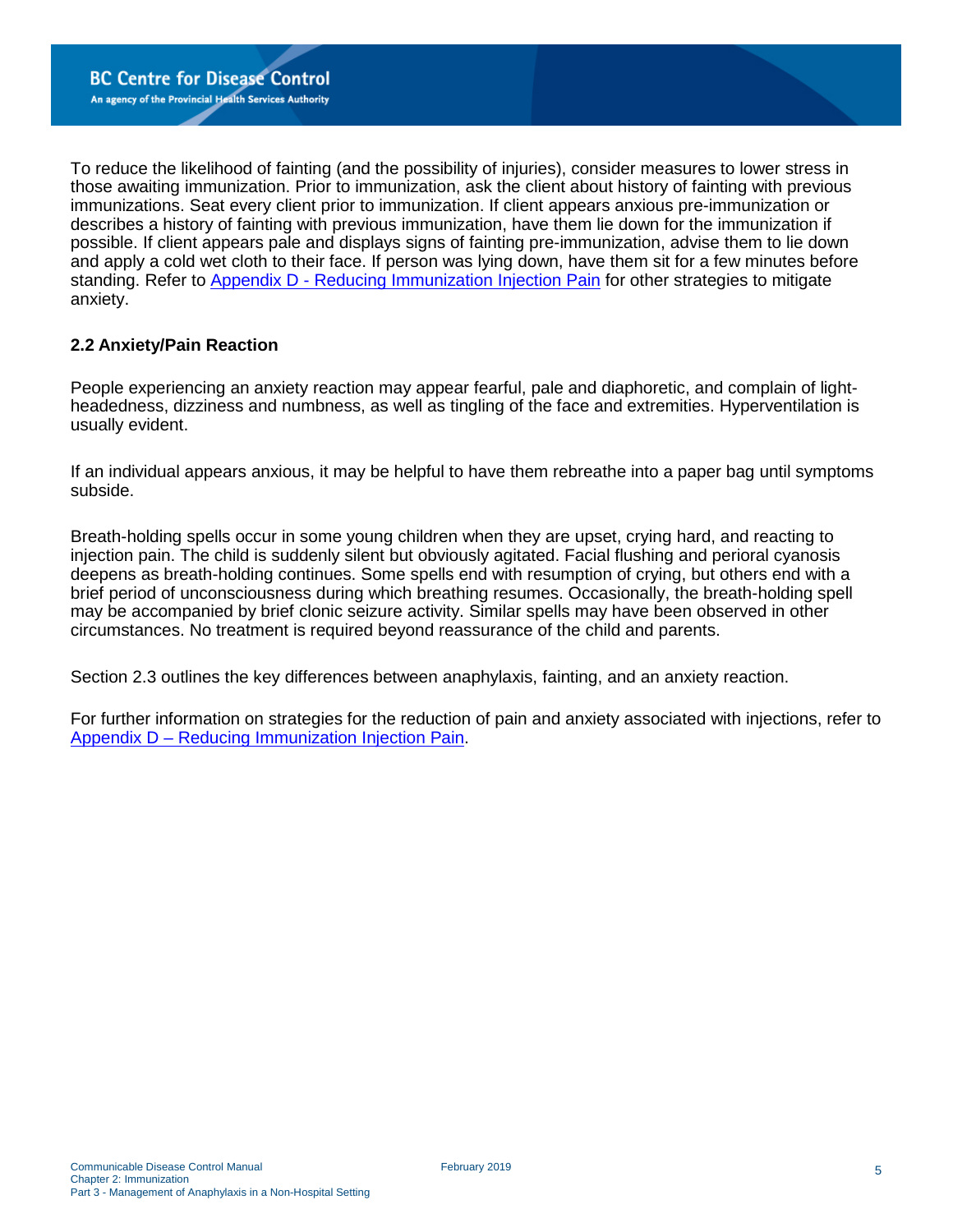### <span id="page-6-0"></span>**2.3 Anaphylaxis versus Fainting and Anxiety**

|                                                          | Anaphylaxis                                                                                                                                                                                                                                                                                                                          | <b>Fainting</b>                                                                                                                                                                                     | <b>Anxiety</b>                                                                                                                                                                                            |
|----------------------------------------------------------|--------------------------------------------------------------------------------------------------------------------------------------------------------------------------------------------------------------------------------------------------------------------------------------------------------------------------------------|-----------------------------------------------------------------------------------------------------------------------------------------------------------------------------------------------------|-----------------------------------------------------------------------------------------------------------------------------------------------------------------------------------------------------------|
| <b>Definition</b>                                        | A potentially life threatening allergic<br>reaction that is rapid in onset and<br>progression of symptoms.                                                                                                                                                                                                                           | Temporary<br>unconsciousness caused<br>by diminished blood<br>supply to the brain due to<br>painful stimuli or emotional<br>reaction.                                                               | A protective<br>physiological state<br>recognized as fear,<br>apprehension, or worry.                                                                                                                     |
| <b>Onset</b>                                             | rapid onset and progression of<br>$\bullet$<br>symptoms<br>occurs minutes to hours after<br>$\bullet$<br>exposure to trigger<br>recovery dependent on response<br>$\bullet$<br>to treatment                                                                                                                                          | sudden onset<br>$\bullet$<br>occurs before, during<br>$\bullet$<br>or shortly after trigger<br>(e.g., sight of the<br>needle)<br>recovery occurs within<br>$\bullet$<br>1-2 minutes                 | sudden onset<br>$\bullet$<br>occurs before,<br>$\bullet$<br>during, or shortly<br>after trigger (e.g.,<br>sight of the needle)<br>recovery generally<br>$\bullet$<br>occurs within 1-2<br>minutes         |
| <b>Skin/Mucosal</b>                                      | flushed, red blotchy areas (not<br>$\bullet$<br>necessarily itchy)<br>itchy, generalized hive-like rash<br>$\bullet$<br>tingling sensation often first felt<br>$\bullet$<br>about the face and mouth<br>progressive, painless swelling<br>$\bullet$<br>about the face, mouth, and tongue                                             | pale<br>$\bullet$<br>excessive perspiration<br>$\bullet$<br>cold, clammy<br>$\bullet$                                                                                                               | pale<br>$\bullet$<br>excessive<br>$\bullet$<br>perspiration<br>cold, clammy<br>$\bullet$<br>tingling around the<br>$\bullet$<br>lips                                                                      |
| <b>Respiratory</b>                                       | labored breathing - hoarse voice,<br>$\bullet$<br>throat tightness, rapid breathing,<br>wheezing, coughing, nasal flaring,<br>nasal and chest congestion<br>rhinitis (stuffy or runny nose, itchy<br>$\bullet$<br>watery eyes and sneezing)<br>shortness of breath, stridor,<br>$\bullet$<br>retractions, chest pain and<br>cyanosis | breathing normal or<br>$\bullet$<br>shallow, irregular,<br>laboured                                                                                                                                 | breathing rapid and<br>$\bullet$<br>shallow<br>(hyperventilation)<br>breath-holding in<br>$\bullet$<br>children                                                                                           |
| <b>Cardiovascular</b>                                    | weak and rapid pulse<br>$\bullet$<br>hypotension alone after an<br>$\bullet$<br>exposure can represent<br>anaphylaxis<br>hypotension is less common in<br>children<br>shock<br>$\bullet$                                                                                                                                             | slow, steady pulse<br>$\bullet$<br>decreased systolic and<br>$\bullet$<br>diastolic                                                                                                                 | rapid pulse<br>$\bullet$<br>normal or elevated<br>$\bullet$<br>systolic                                                                                                                                   |
| <b>Gastrointestinal</b>                                  | nausea, vomiting, diarrhea<br>$\bullet$<br>abdominal pain or cramping<br>$\bullet$<br>dysphagia (difficulty swallowing)<br>$\bullet$<br>drooling in children<br>$\bullet$                                                                                                                                                            | nausea<br>$\bullet$                                                                                                                                                                                 | nausea<br>$\bullet$                                                                                                                                                                                       |
| <b>Other</b><br><b>Symptoms and</b><br><b>Behaviours</b> | anxious or feeling of "impending<br>$\bullet$<br>doom"<br>sudden lack of energy (lethargy) in<br>$\bullet$<br>children<br>quietness or sleepiness in children<br>$\bullet$<br>headache, light-headedness or<br>dizziness, decreased level of<br>consciousness<br>uterine cramps                                                      | fearfulness<br>$\bullet$<br>light-headedness<br>$\bullet$<br>dizziness<br>$\bullet$<br>numbness, weakness<br>$\bullet$<br>sometimes<br>$\bullet$<br>accompanied by brief<br>clonic seizure activity | fearfulness<br>$\bullet$<br>light-headedness<br>$\bullet$<br>dizziness<br>$\bullet$<br>numbness, weakness<br>$\bullet$<br>spasm in the hands<br>$\bullet$<br>and feet associated<br>with hyperventilation |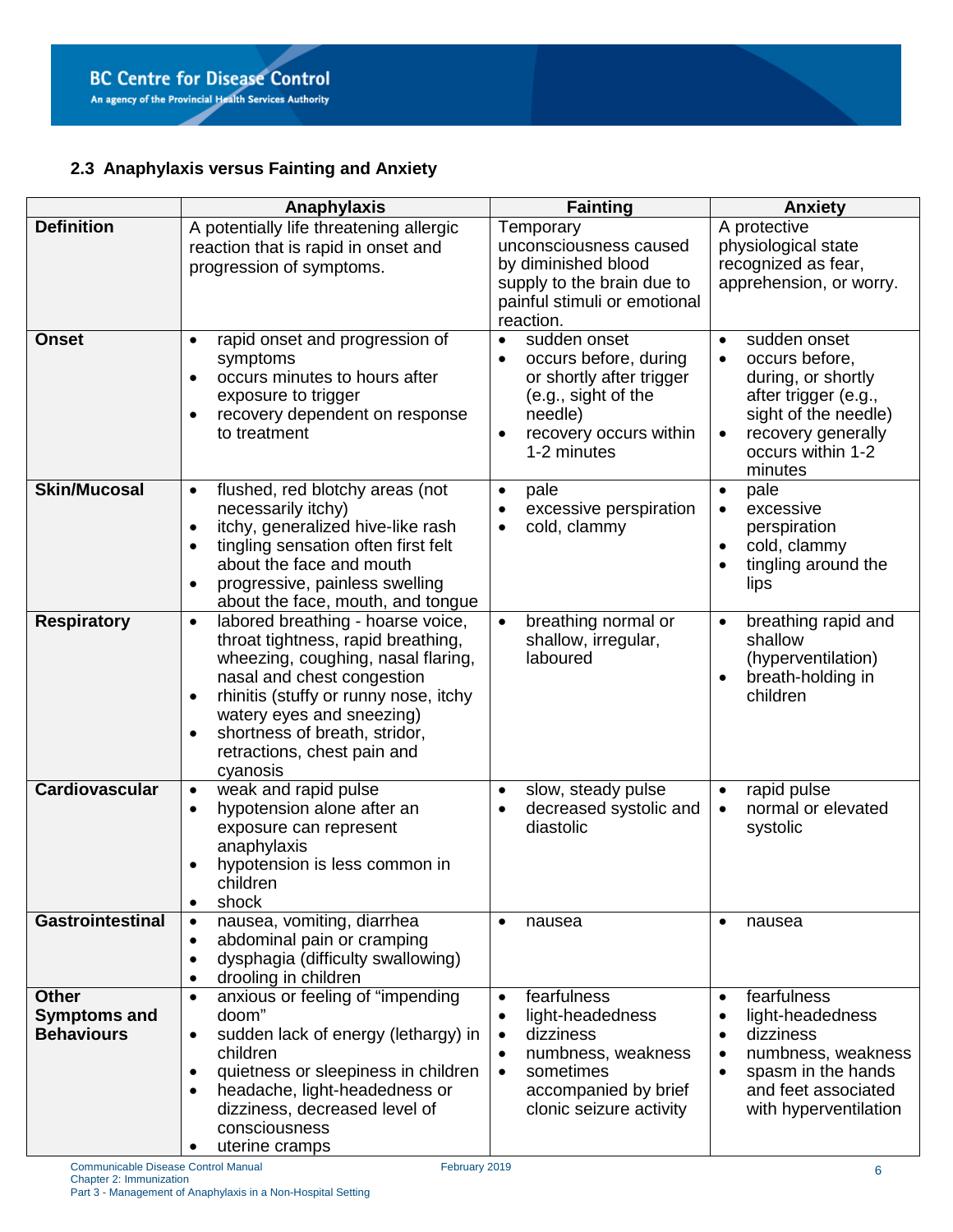#### <span id="page-7-0"></span>**2.4 Allergic Reaction**

Allergic reactions constitute a spectrum, the extreme end of which is anaphylaxis, but milder forms may involve both the dermatologic/mucosal (e.g., urticaria, pruritis, rhinitis) and/or the respiratory systems (e.g., upper airway swelling, respiratory distress). Anaphylaxis is set apart from simple allergic reactions by the simultaneous involvement of the cardiovascular system and loss of intravascular volume, as well as respiratory obstruction.

#### <span id="page-7-1"></span>**2.5 Injection Site Reactions**

A mild local reaction resolving by itself within a few minutes does not require special observation.

If swelling and hives occur at the injection site(s):

- Keep client under **direct observation** for at least 30 minutes to ensure the reaction remains localized.
- Observe for any deterioration in condition.
- If hives or swelling disappears, or there is no evidence of any progression to other parts of the body or any other symptoms within the 30-minute observation period, no further observation is necessary. Release the client from observation.
- **If any other symptoms arise**, even if considered mild (e.g., sneezing, nasal congestion, tearing, coughing, facial flushing) or if there is evidence of any progression of the hives or swelling to other parts of the body, **administer epinephrine**.
- There is little risk to the unnecessary use of epinephrine, whereas delay in its administration (when required) may result in difficulty to treat anaphylaxis and in death.
- Apply ice for comfort.

### <span id="page-7-2"></span>**3. Supervision of Vaccinee Post-Immunization**

Advise recipients of any biological product (e.g., vaccines and immune globulins),to remain under supervision for at least 15 minutes after immunization; regardless of whether or not they have had the particular product previously. **Thirty (30) minutes is a safer duration when the person has had a prior allergic reaction to the biological product or a component of the biological product. If an individual has such an allergic history, immunization should occur in an emergency room setting according to Health Authority guidelines.** For more information, refer to [Part 5 – Adverse Events Following](http://www.bccdc.ca/resource-gallery/Documents/Guidelines%20and%20Forms/Guidelines%20and%20Manuals/Epid/CD%20Manual/Chapter%202%20-%20Imms/Part_5_AEFI.pdf)  [Immunization.](http://www.bccdc.ca/resource-gallery/Documents/Guidelines%20and%20Forms/Guidelines%20and%20Manuals/Epid/CD%20Manual/Chapter%202%20-%20Imms/Part_5_AEFI.pdf)

The risk of fainting is the more common reason to keep vaccinees under observation.

Routine supervision should ensure that vaccinees remain within a short distance of the vaccinator with the instruction that they ask someone to obtain the nurse for them immediately for assessment if they feel unwell.

Where vaccinees choose not to remain under supervision after immunization, they (or their parent/guardian) should be informed of the signs and symptoms of anaphylaxis and instructed to obtain immediate medical attention should symptoms occur.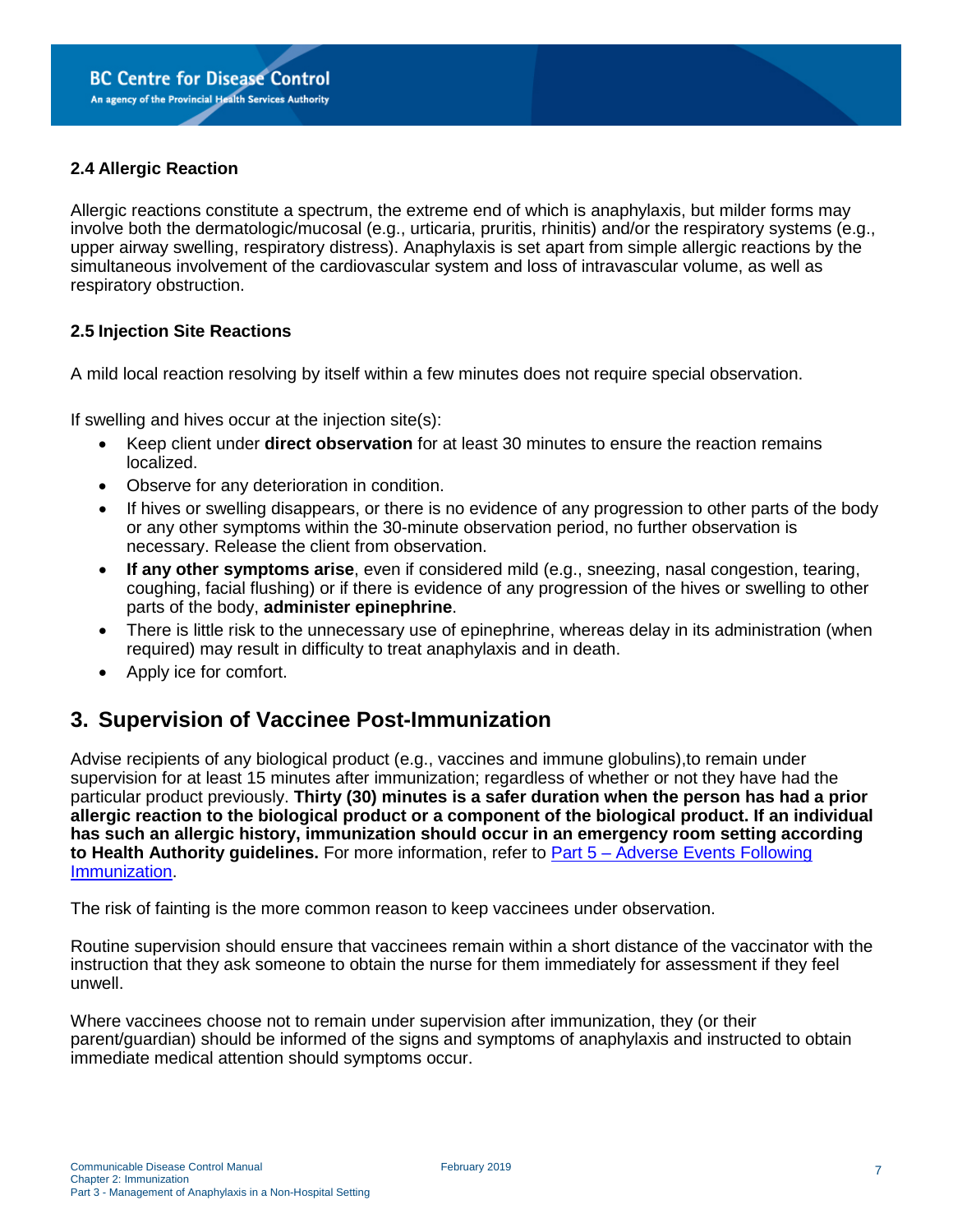# <span id="page-8-0"></span>**4. Site and Route of Epinephrine Administration**

#### **Early administration of intramuscular (IM) epinephrine is first line treatment for anaphylaxis to prevent death and there is no known equivalent substitute.**

The recommended route and site of epinephrine administration is ALWAYS intramuscular (IM) injection into the vastus lateralis. This is because the rate of absorption is far quicker than when the drug is given subcutaneously. Administration into the deltoid is not recommended as absorption from the deltoid site is slower than when the drug is given in the vastus lateralis due to the rich vasculature of the thigh muscle. Plasma concentrations of epinephrine may be up to five times higher when administered intramuscularly into the vastus lateralis, as compared to either subcutaneously or intramuscularly into the deltoid.

If possible, avoid administering epinephrine into the same muscle mass recently used to administer an immunization**. If the client has already received immunizations to both legs, give epinephrine IM at least 2.5 cm (1 inch) from the original immunization injection site.**

Alternate legs for multiple epinephrine IM doses.

Administration of epinephrine through the clothing is acceptable in emergency situations.

#### **The standard information provided in the process of obtaining informed consent prior to the administration of biological products includes the provision of emergency treatment of anaphylaxis.**

Note: A client-owned epinephrine auto-injector (e.g., EpiPen®) can be used in the situation when the immunization provider is not present and if the layperson who administers the auto-injector is knowledgeable about its proper use. EpiPen® delivers 0.3 mg of epinephrine and EpiPen Junior® delivers 0.15 mg of epinephrine. The weight range for EpiPen Junior® is 15 to 30 kg, however an EpiPen Junior 0.15 mg can be safely administered to children that weigh less than 15 kg.

## <span id="page-8-1"></span>**5. Other Considerations**

Position client in the recumbent position and elevate legs, as tolerated symptomatically. This slows progression of circulatory compromise, if present, by preventing orthostatic hypotension and helping to shunt effective circulation from the periphery to the head, heart, and kidneys.

Monitor pulse, respiratory effort, and level of consciousness to guide medication use:

- If person experiences respiratory difficulty, elevate head and chest slightly.
- If airway is impaired, improve position by using head tilt, chin lift, or jaw thrust.
- If vomiting is likely, turn person to side lying position.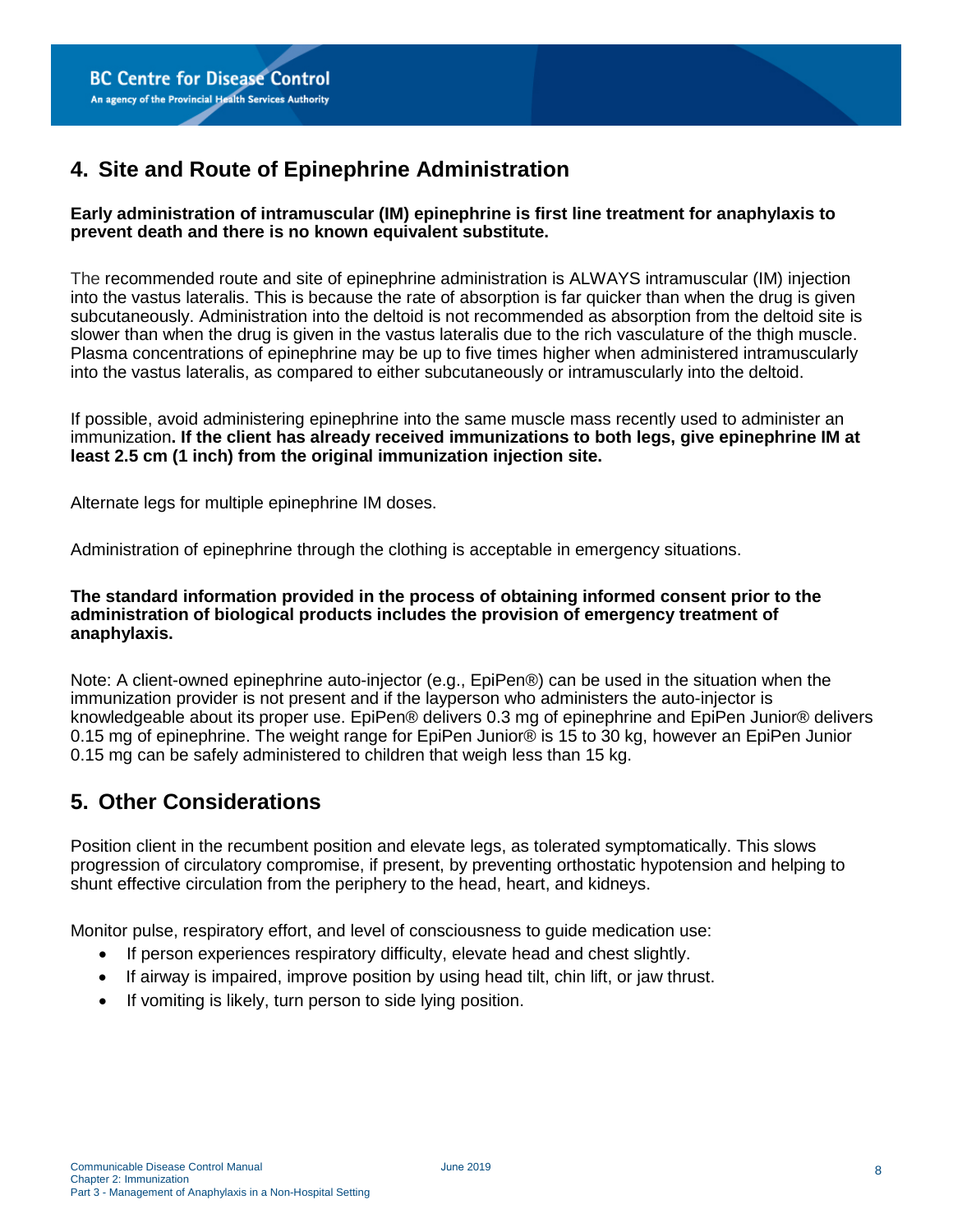Table 2: Pulse and Respiratory Rates **[A](#page-9-0)**

| Age                | Heart (pulse) rate per minute,<br><b>Upper Limit</b> | <b>Respiratory rate per minute</b><br><b>Upper Limit</b> |
|--------------------|------------------------------------------------------|----------------------------------------------------------|
| 0-1 month          | 180                                                  | 60                                                       |
| 2-12 months        | 160                                                  | 50                                                       |
| 12-24 months       | 140                                                  | 40                                                       |
| 2-6 years          | 120                                                  | 30                                                       |
| 6-12 years         | 110                                                  | 20                                                       |
| > 12 years (adult) | 100                                                  | 20                                                       |

<span id="page-9-0"></span><sup>&</sup>lt;sup>A</sup> Tintinalli's Emergency Medicine: A comprehensive study guide. 8<sup>th</sup> edition. McGraw Hill. 2016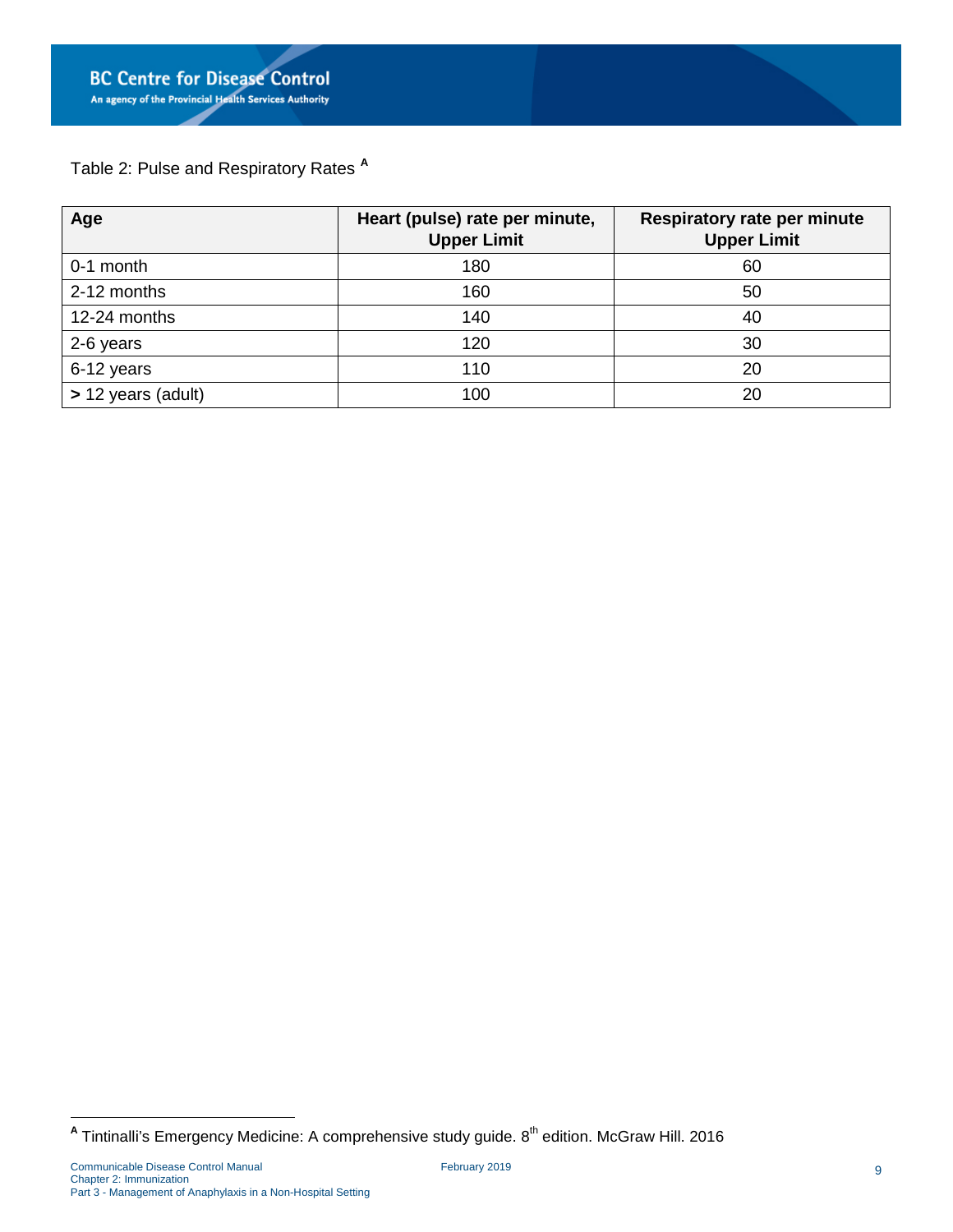# <span id="page-10-0"></span>**6. Emergency Treatment of Anaphylaxis**



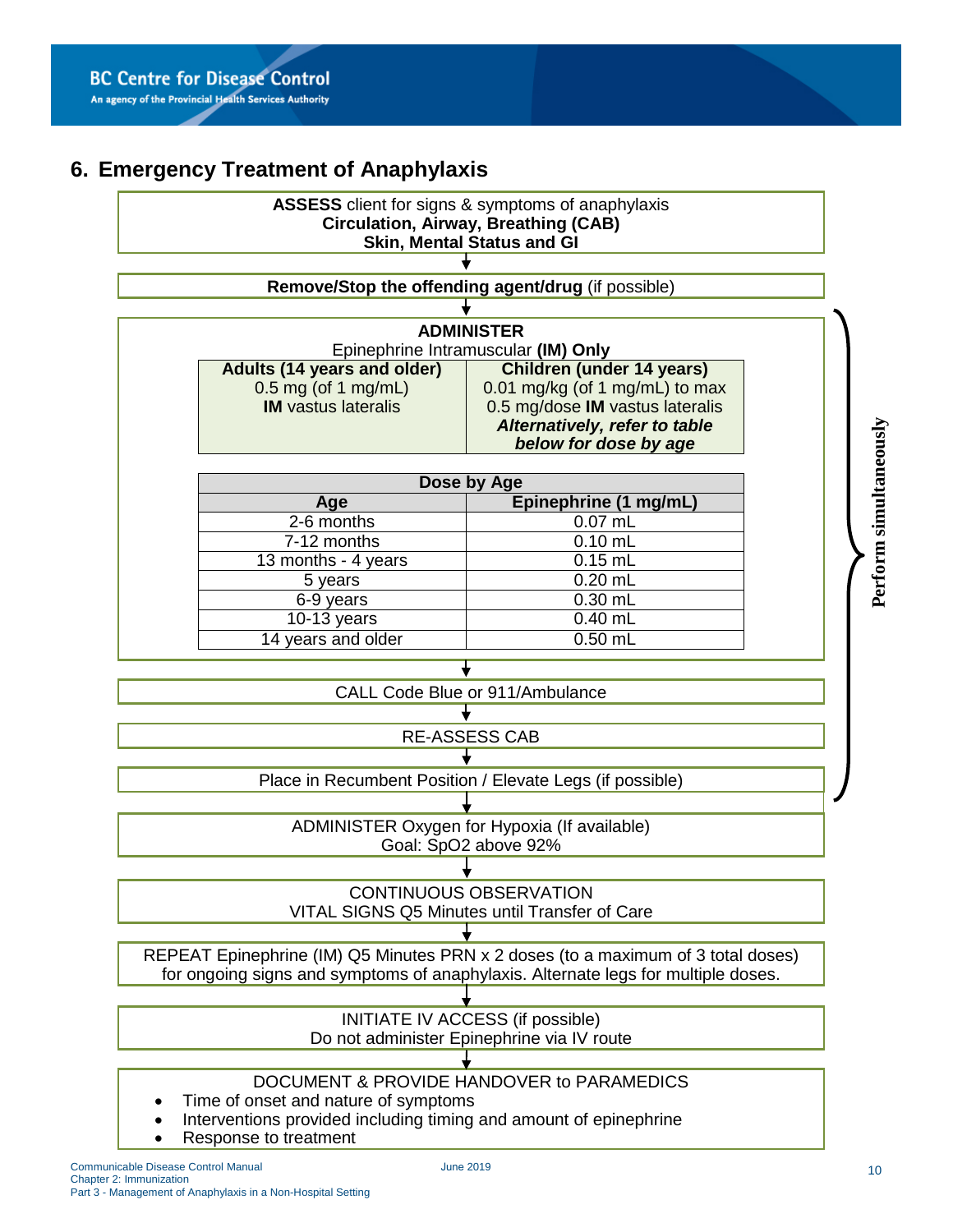## <span id="page-11-0"></span>**7. Client Transport**

Arrange for rapid transport by emergency vehicle to an emergency department. As an anaphylactic episode can follow a biphasic course, hospitalization or a long period of observation is recommended for monitoring.

### <span id="page-11-1"></span>**8. Documentation**

The information related to the event managed as anaphylaxis can be recorded on the [Worksheet for](http://www.bccdc.ca/resource-gallery/Documents/Guidelines%20and%20Forms/Forms/Immunization/Vaccine%20Info/Anaphylaxis_AEFI_form.pdf)  [Events Managed as Anaphylaxis Following Immunization.](http://www.bccdc.ca/resource-gallery/Documents/Guidelines%20and%20Forms/Forms/Immunization/Vaccine%20Info/Anaphylaxis_AEFI_form.pdf) This worksheet should be completed by the health care professional who observed and treated the client for anaphylaxis.

The worksheet supports recording of the signs and symptoms that correspond to the event codes for reporting of adverse events following immunization (AEFI) in BC using the public health information system. The information will allow the MHO/MHO delegate to assess the event, and will allow for application of the Brighton anaphylaxis case definition.

The [Adverse Event Following Immunization \(AEFI\) Case Report Form](http://www.bccdc.ca/resource-gallery/Documents/Guidelines%20and%20Forms/Forms/Immunization/Vaccine%20Info/AEFICaseReportForm.pdf) can be used for data collection before entry into the public health information system.

Await the MHO/MHO delegate review and recommendation regarding subsequent immunization with the associated biological product(s).

If the reaction is deemed to have been an allergic reaction and not anaphylaxis, the associated biological product(s) can be administered in the future.

If the reaction is deemed to have been anaphylactic, the associated biological product(s) cannot be administered in the future. A history of anaphylaxis is a contraindication to the administration of the associated biological product(s), except in the case of rabies post-exposure prophylaxis.

Record this contraindication in the client's personal and electronic immunization record.

Discuss with the client the MHO recommendation regarding subsequent immunization.

### <span id="page-11-2"></span>**9. Maintenance of Epinephrine Ampoules and Other Emergency Supplies**

Check epinephrine ampoules and other emergency supplies prior to each immunization clinic and replace if outdated.

Protect epinephrine from light and open ampoule(s) only when ready to use. Store epinephrine at room temperature (15°C to 30°C), and do not store epinephrine in the refrigerator.

Do not pre-load a syringe with epinephrine in anticipation of a reaction. Epinephrine rapidly deteriorates and loses potency when exposed to oxygen.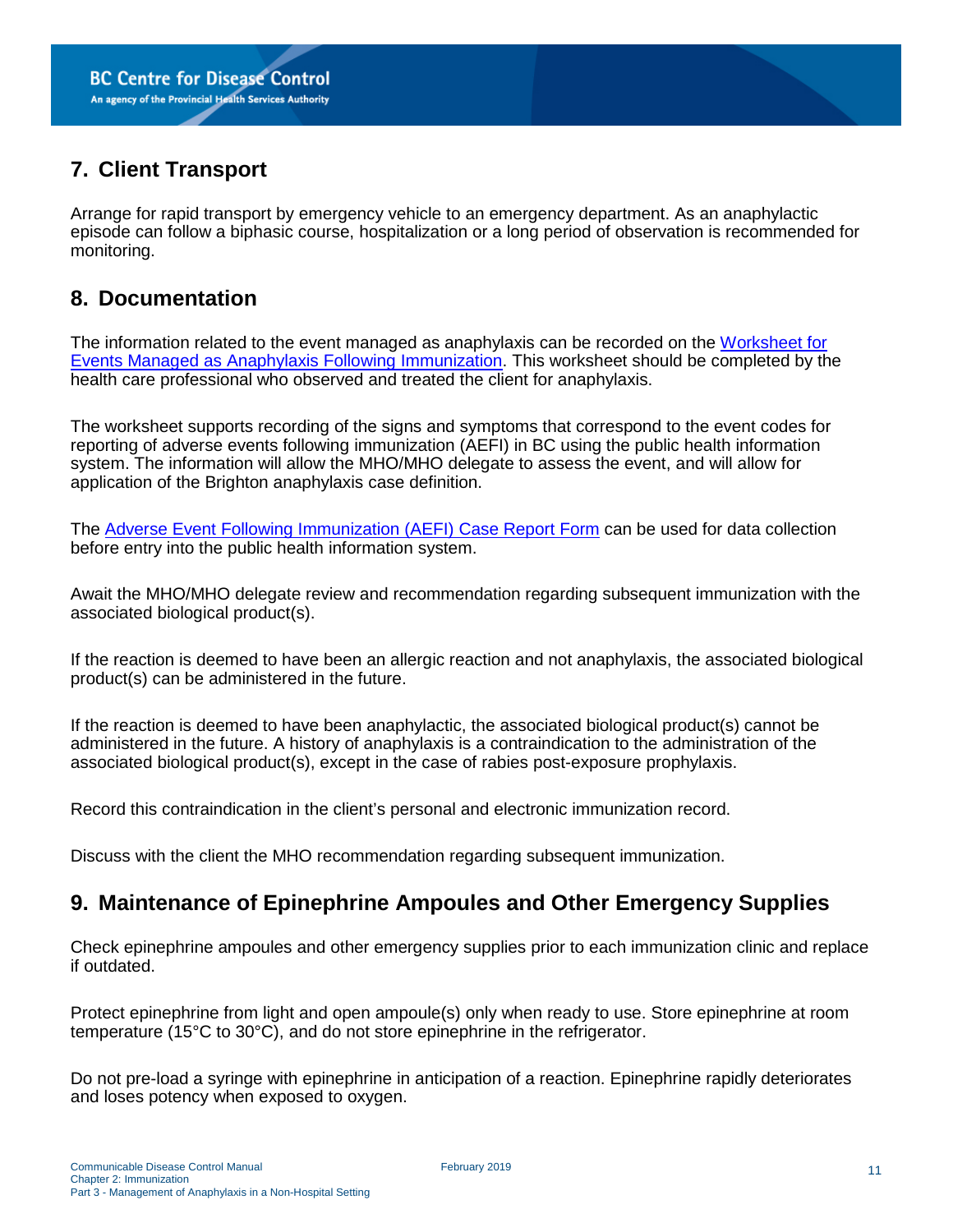Suggested epinephrine kit contents:

- BCCDC guidelines for the management of anaphylaxis: Part 3 Management of Anaphylaxis in a [Non-Hospital Setting](http://www.bccdc.ca/resource-gallery/Documents/Guidelines%20and%20Forms/Guidelines%20and%20Manuals/Epid/CD%20Manual/Chapter%202%20-%20Imms/Part_3_Anaphylaxis.pdf)
- [Worksheet for Events Managed as Anaphylaxis Following Immunization](http://www.bccdc.ca/resource-gallery/Documents/Guidelines%20and%20Forms/Forms/Immunization/Vaccine%20Info/Anaphylaxis_AEFI_form.pdf)
- 4 ampoules of epinephrine (1 mg/mL)
- $\bullet$  4 1 mL syringes
- needles (25 to 27 gauge)
	- $0 \quad 4 1$  inch
	- $0 \quad 4 1\frac{1}{2}$  inch
- alcohol swabs
- pens/paper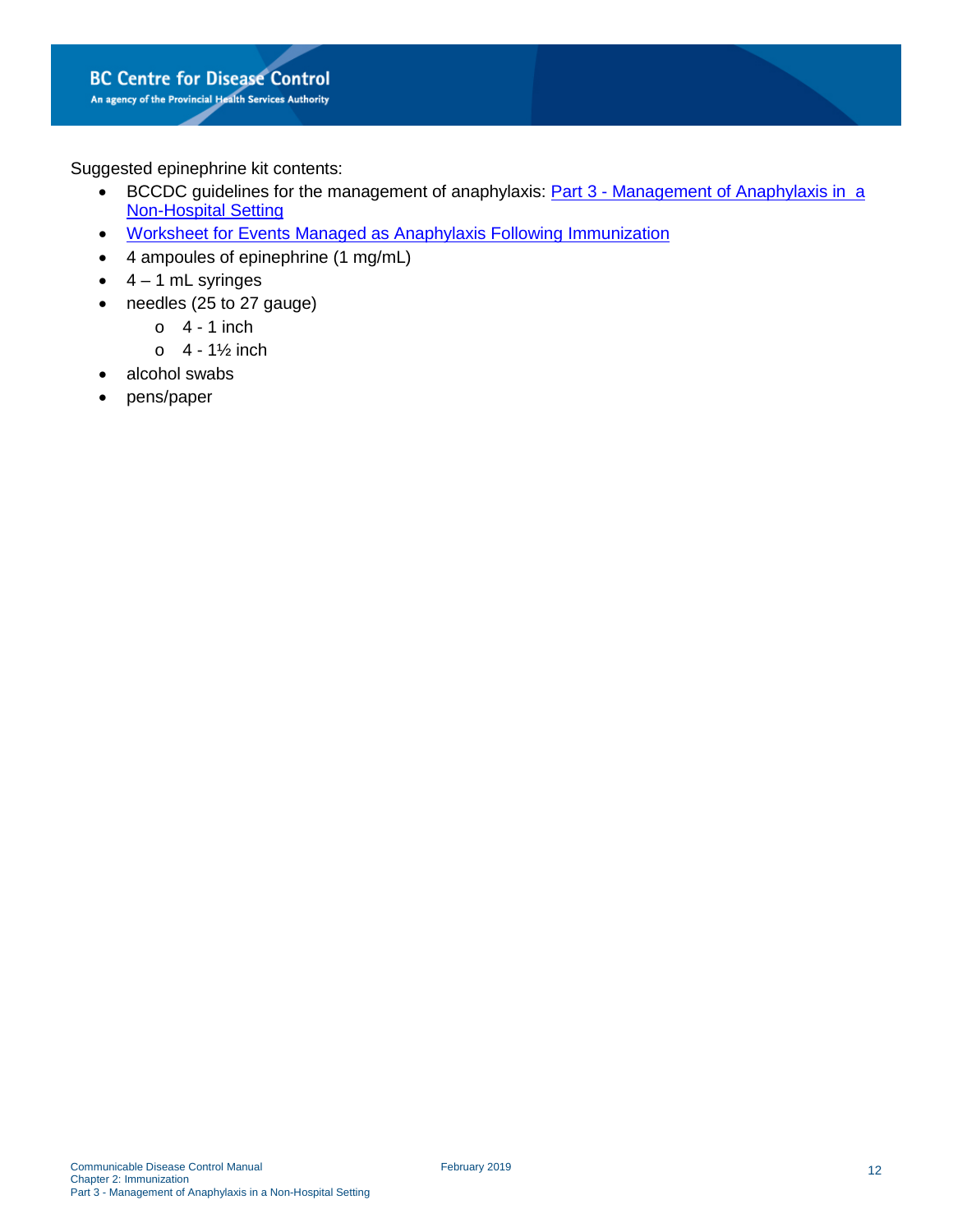### <span id="page-13-0"></span>**10. References**

Australasian Society of Clinical Immunology and Allergy. ASCIA Guidelines - Acute management of anaphylaxis [Internet]. Balgowlah (AU): Australasian Society of Clinical Immunology and Allergy; [Updated 2018 Dec; cited 2018 Jun 8]. 8 p. Available from: [https://www.allergy.org.au/images/stories/pospapers/ASCIA\\_Guidelines\\_Acute\\_Management\\_Anaphylaxis](https://www.allergy.org.au/images/stories/pospapers/ASCIA_Guidelines_Acute_Management_Anaphylaxis_2017_Updated.pdf) 2017 Updated.pdf

Brown SGA, Mullins RJ, Gold MS. Anaphylaxis: diagnosis and management. Med J Aust. 2006 Sep 4;185(5):283-9.

Campbell RL, Kelso JM. Anaphylaxis: emergency treatment. UpToDate [Internet]. [cited 2018 Jun 8]; [about 22 p.]. Available from: [https://www.uptodate.com/contents/anaphylaxis-emergency](https://www.uptodate.com/contents/anaphylaxis-emergency-treatment?source=search_result&search=anaphylaxis&selectedTitle=2%7E150)[treatment?source=search\\_result&search=anaphylaxis&selectedTitle=2~150.](https://www.uptodate.com/contents/anaphylaxis-emergency-treatment?source=search_result&search=anaphylaxis&selectedTitle=2%7E150)

Canadian Paediatric Society [Internet]. Ottawa (ON): Canadian Paediatric Society; c2001-2016. Emergency treatment of anaphylaxis in infants and children; [updated 2018 Apr 6; cited 2018 Aug 15]; [about 10 pages]. Available from: [https://www.cps.ca/en/documents/position/emergency-treatment](https://www.cps.ca/en/documents/position/emergency-treatment-anaphylaxis)[anaphylaxis.](https://www.cps.ca/en/documents/position/emergency-treatment-anaphylaxis)

Halbrich M, Mack D, Carr S, Watson W. (2015). CSACI position statement: epinephrine auto-injectors in children < 15 kg. Allergy Asthma Clin Immunol. 2015 Jun 12;11(1):20.

Johnson RF, Peebles RS. Anaphylactic Shock: Pathophysiology, Recognition, and Treatment. Semin Respir Crit Care Med. 2004 Dec;25(6):695-703.

Joint Task Force on Practice Parameters: American Academy of Allergy, Asthma and Immunology; American College of Allergy, Asthma and Immunology; Joint Council of Allergy, Asthma and Immunology. The diagnosis and management of anaphylaxis: An updated practice parameter. J Allergy Clin Immunol. 2005 Mar;115(3 Suppl 2):S483-523.

Kimberlin DW, Brady MT, Jackson MA, Long SS, editors. Red Book: 2018-2021 Report of the Committee on Infectious Diseases [Internet]. 31st ed. Elk Grove Village (IL): American Academy of Pediatrics. Treatment of Anaphylactic Reactions; [cited 2019 Jan 18]; p. 64-7. Available from <https://reader.aappublications.org/red-book-2018/1> with username and password.

National Advisory Committee on Immunization. Canadian Immunization Guide [Internet]. Evergreen ed. Ottawa (ON): Public Health Agency of Canada; 2012 [modified 2016 Sep 1]. Part 2 – Vaccine Safety: Early vaccine reactions including anaphylaxis; [cited 2019 Jan 18]; p. 4. Available from: [https://www.canada.ca/en/public-health/services/publications/healthy-living/canadian-immunization-guide](https://www.canada.ca/en/public-health/services/publications/healthy-living/canadian-immunization-guide-part-2-vaccine-safety/page-4-early-vaccine-reactions-including-anaphylaxis.html)[part-2-vaccine-safety/page-4-early-vaccine-reactions-including-anaphylaxis.html](https://www.canada.ca/en/public-health/services/publications/healthy-living/canadian-immunization-guide-part-2-vaccine-safety/page-4-early-vaccine-reactions-including-anaphylaxis.html)

Rüggeberg JU, Gold MS, Bayas JM, Blum MD, Bonhoeffer J, Friedlander S, et al. Anaphylaxis: Case definition and guidelines for data collection, analysis, and presentation of immunization safety data. Vaccine. 2007 Aug;25(31):5675-5684.

Sheikh A, Ten Broek V, Brown SGA. Simons FER. H<sub>1</sub>-antihistamines for the treatment of anaphylaxis: Cochrane systematic review. 2007 Aug;62:830-7.

Simons FER, Gu X, Simons KJ. Epinephrine absorption in adults: Intramuscular versus subcutaneous injection. J Allergy Clin Immunol. 2001 Nov;108:871-3.